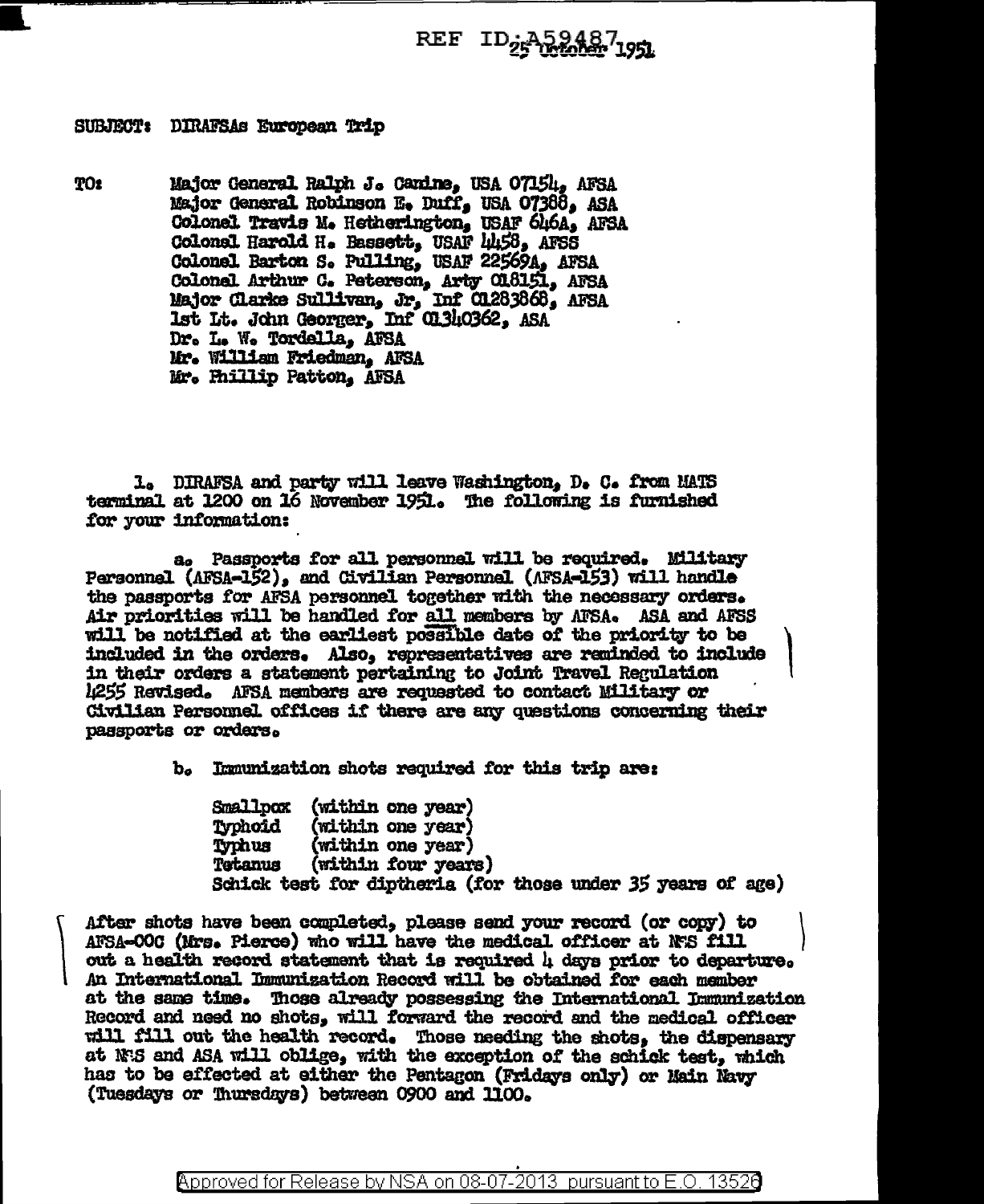**REF ID: A59487** 

25 October 1951

SURJECT: DIRAFSAS European Trip (Continued)

 $\bullet$ 

c. Colonel Arthur C. Peterson is assigned as oryptocourier during the trip.

d. Baggage will be limited to 65 pounds per person with the exception of Colonel A. C. Peterson, who will be allowed 200 pounds.

e. Civilian clothing will be required for the entire stay in England except when visiting the 3rd Air Force and the 10th RSM.

f. Reservations are being made at the Cumberland Hotel in London, or equivalent hotels.

navis motelluminitor **TRAVIS M. IBETIERINGTON** 

**Colonal**. USAF Deputy Director, AFSA

Inclosure - 1 **Mailing addresses**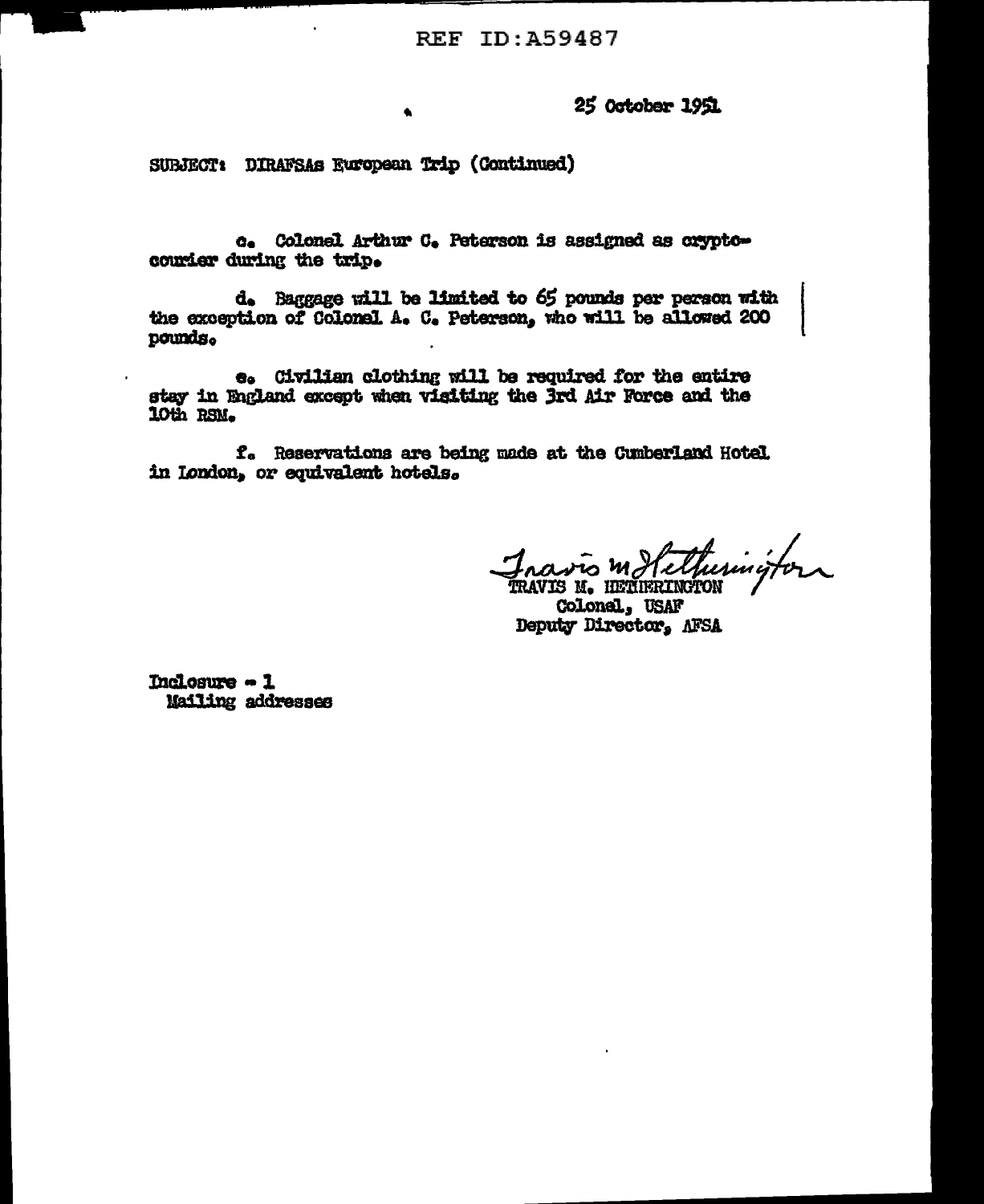## REF ID: A59487

## PERSONAL ARRANGEMENTS AND ADMINISTRATIVE DETAILS FOR VISITS TO LONDON

With regard to personal preparations for the trip. First, the matter of clothing. Weather can not be predicted with any degree of certainty, but we can be quite sure that raincoats or equivalent will be required, it is unlikely that woolen clothing will be uncomfortable. Regardless of how warm it may be in the daytime, topcoats will be comfortable in the evening. My personal recommendation is that military personnel bring a uniform with them (the uniform is required on board naval transports) and civilian clothing as well, and to wear civilian clothing as a usual thing while they are here. There may be speciall occasions when the uniform should be worn by military personnel.

With regard to currency, I suggest that each visitor buy a few pounds sterling in Washington before departure (not to exceed five pounds, which is the limit imposed by Britiah regulations), to take care of incidental expenses during the first few hours after landing on British soil. The bulk of currency should be in the form of traveler's checks, which can be easily cashed for sterling at the Air Attache Finance Office at 20 Grosvenor Square, and at any British bank. There is no limit on the amount of money in traveler's checks that may be brought into the country. A word of caution here about personal checks. The Air Attache Finance Office is not authorized to cash personal checks, and the amount of "red tape" involved makes it difficult to get one cashed at a British bank. The exact total value of greenbacks (U.S. dollars) in an individual's possession should be declared at the immigration office upon debarkation, and the amount entered on his passport by the British immigration officials. This procedure permits the individual to take not to exceed the same amount of dollars out of the United Kingdom upon departure for home.

Currency used here by American personnel is of two types = British sterling (pounds) and the United States Military Payment Certificates ("scrip"). Sterling is used for all purchases (including those at the American Embassy Canteen) except those made in United States military establishments, such as the Navy Ship's Store and Fleet Post Office, where scrip is used. Dollars and travelers checks may be converted into serip at the Air Attache Finance Office at 20 Grosvenor Square and at the Chase National Bank of the City of New York, 51 Berkely Square (a few minutes walk from Grosvenor Square). It should be noted, however, that sterling can not be converted to scrip.

With regard to British customs regulations. Duty and tax will not normally be charged on personal effects which have been in the possession and use of travelers for a considerable period, or which will be re-exported at the conclusion of a visit of not more than six months duration. In addition, travelers carrying only a small quantity of dutiable goods (including tobacco, liquor, and perfumery) for their personal use, are allowed to retain it free of duty and tax. subject to the following limits: one pound of tobacso, or approximately 400 cigarettes, or equivalent weight of cigars; one normal sized bottle of wine and one bottle of spirits (liquor), or, instead of one bottle of each, two bottles of either if opened and in use; up to half a pint of perfume or toilet waters. These concessions do not apply to unaccompanied baggage not examined at the same time as accompanied baggage.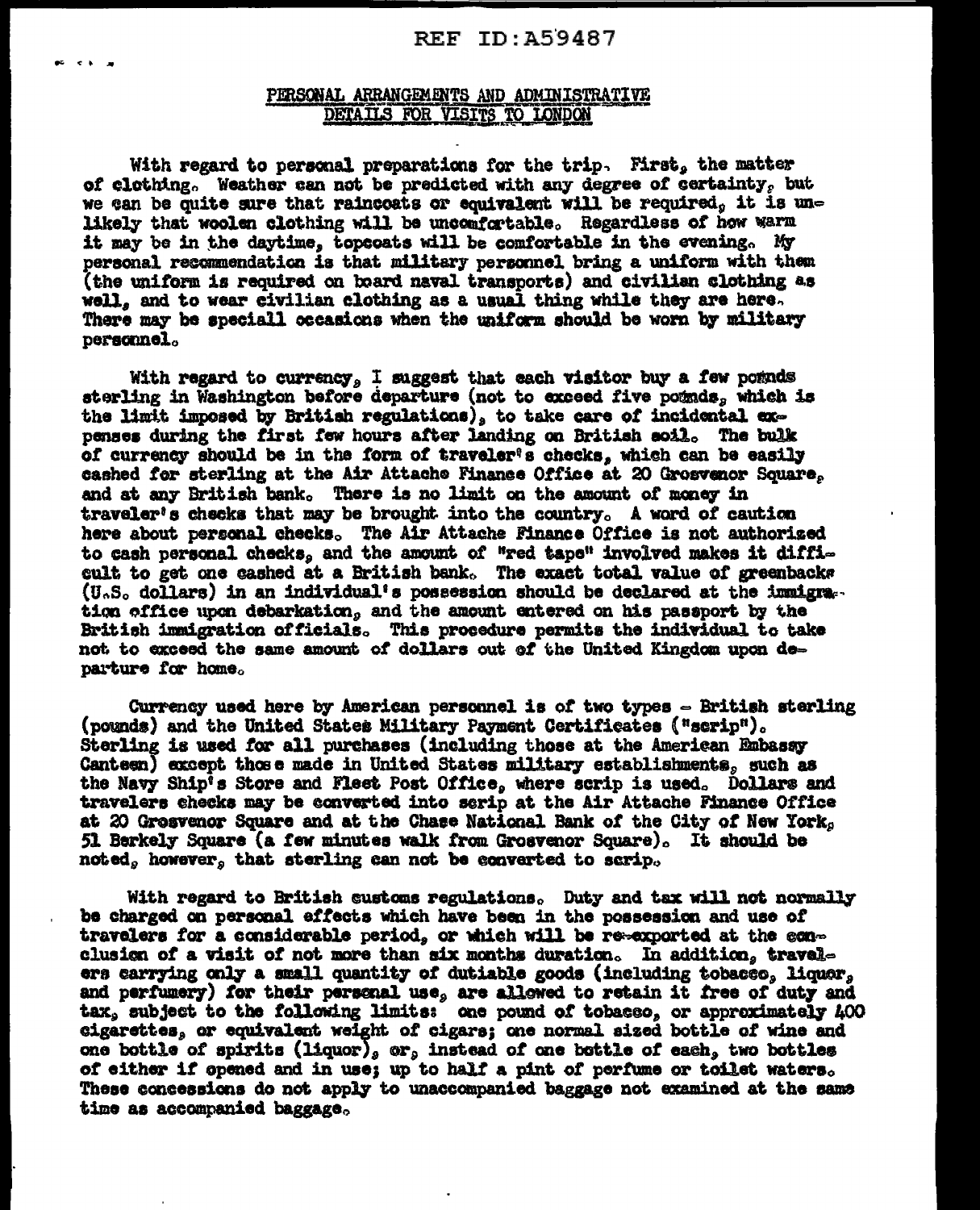Ť.

Fifty pounds of food  $\circ$  not more than ten pounds of any one kind  $\circ$  may be brought into the United Kingdom without an import license. All food imported is free of purchase tax, but not necessarily free of Customs duty. The duty is usually waived on small quantities, but may be charged on the full allowance.

With regard to shopping, almost all articles available in British shops may be purchased by visitors without restriction. Many articles are not subject to the Purchase Tax. Others are taxable at varying rates, but visitors may obtain relief from tax by the following means:

- (a) Many of the principal stores are able to send goods direct to an address in the United States free of British Purchase Tax.
- (b) Under the Personal Export Scheme, if the tax-free value of the goods bought at any one time is five pounds or more, a visitor may have then delivered free of tax direct to the ship or aircraft by which he is leaving the country. Such purchases should be made a few days before departure, to allow time for delivery.
- (c) When exchanging dollars at a bank, visitors who produce United States passports may obtain Purchase Tax coupons which enable them to buy goods for immediate delivery without payment of Purchase Tax, subject to certain conditions. (When selling taxable goods free of tax under the above arrangements, the shopkeeper will normally ask to see the visitor's passport).

The facilities of the HQ CINCNELM Ship's Store, for the purchase of cigarettes, candy, toilet articles, perfume, haberdashery, etc., will be available to all of the visitors, upon each individual presenting a copy of his orders.

Arrangements will also be made for the visitors to enjoy the facilities of the American Embassy Canteen, located at 1 Grosvenor Square, which includes a bar and cafeteria.

Personal unofficial mail for visitors will be addressed as follows:

Mr. John Doe % Col. Kelso G. Clow Navy No. 100 (NA $\approx$ 7) Fleet Post Office New York, N.Y.

Official mail for visitors should be addressed to me at my official address and transmitted through the established shannels.